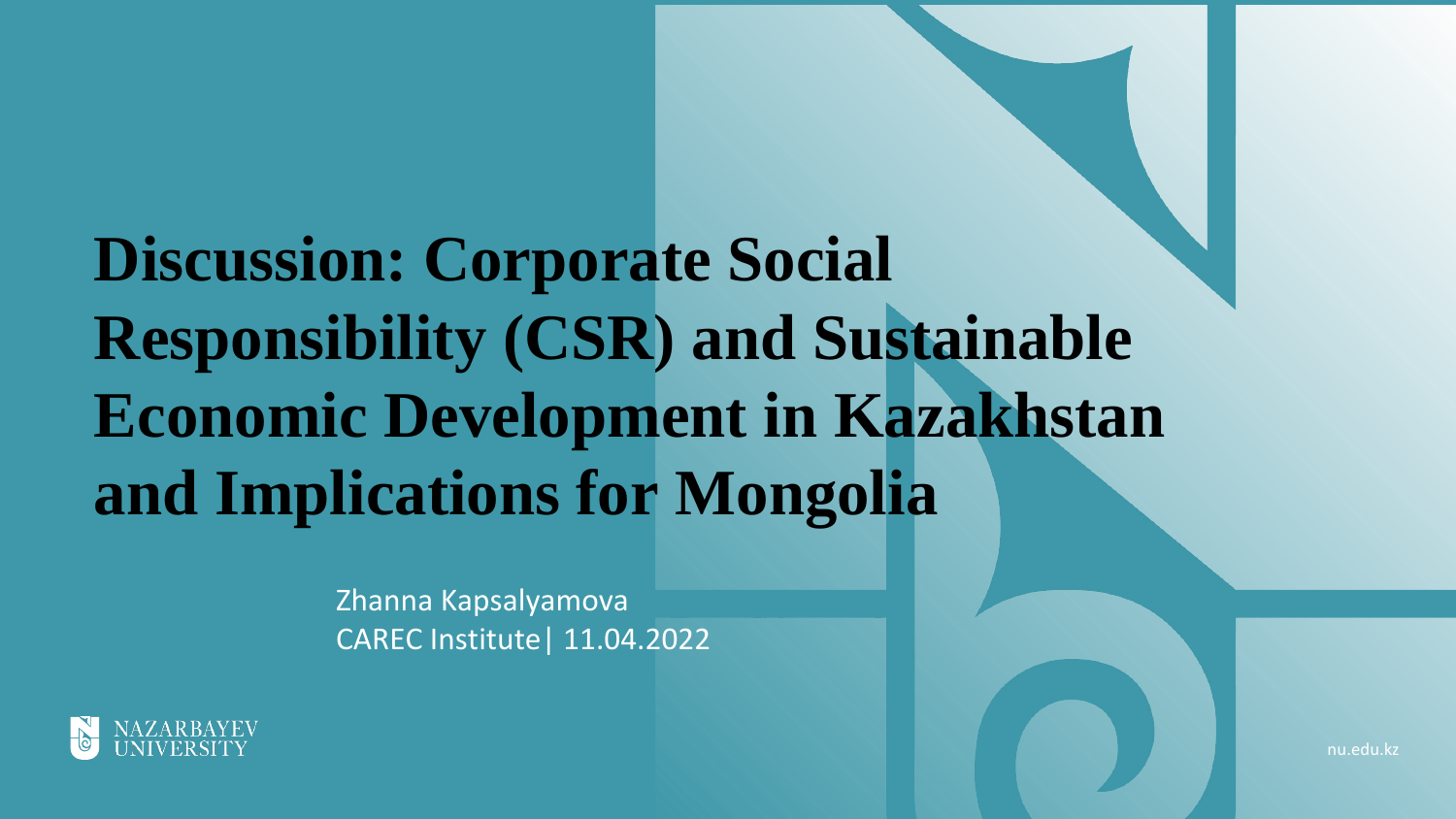## Outline

- Overview
- Methodology and Results
- Comments

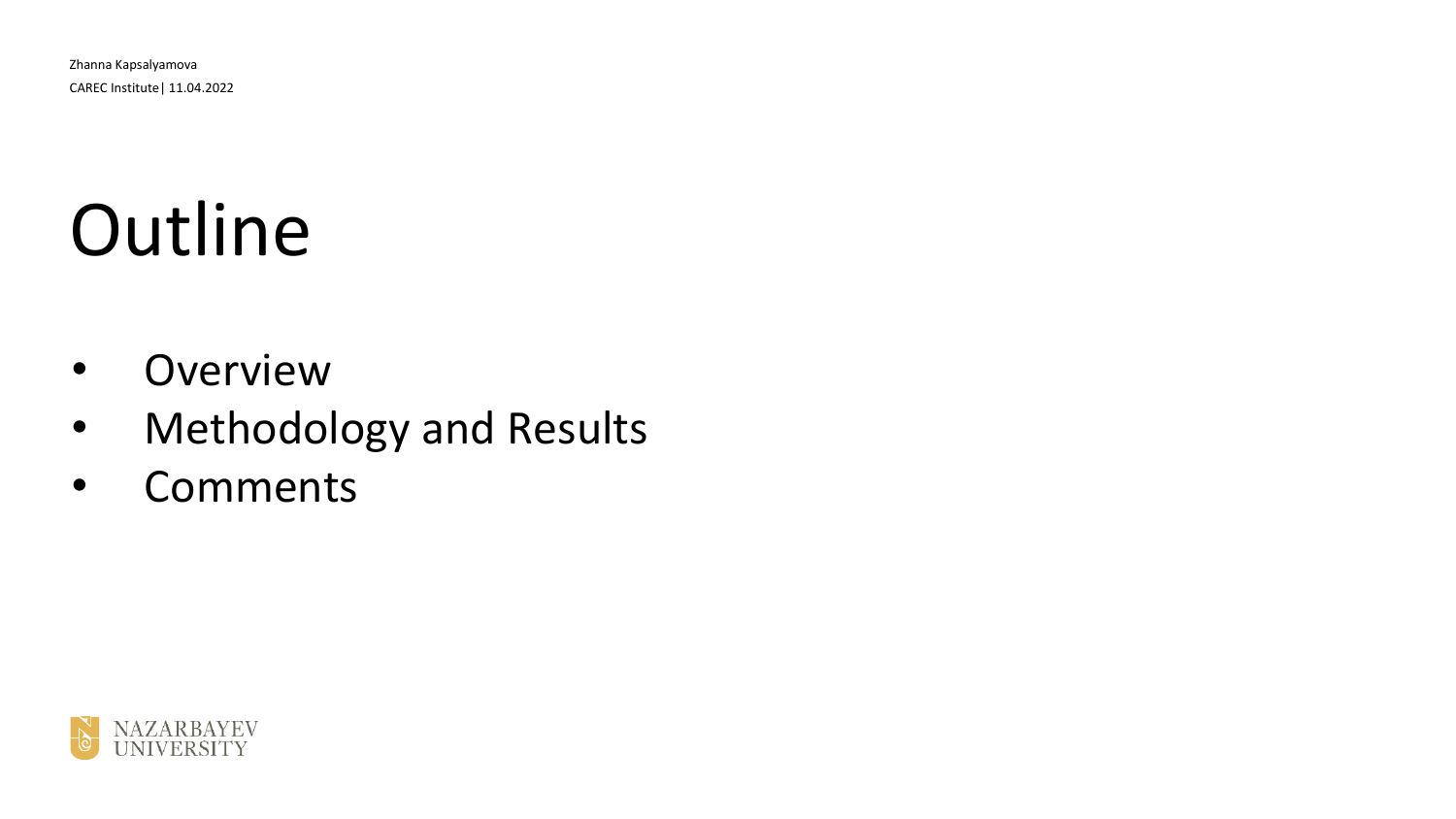#### **Overview**

- The study investigates the CSR practices in two mining countries, Kazakhstan and Mongolia
- Kazakhstan: nascent corporate governance
- Mongolia: no regulatory legal framework that oversees CSR. Some attempts to reflect that: Mongolia Sustainable Development Vision 2030
	- In 2006 Mongolia approved Extractive Industries
		- Transparency Initiative; weak law enforcement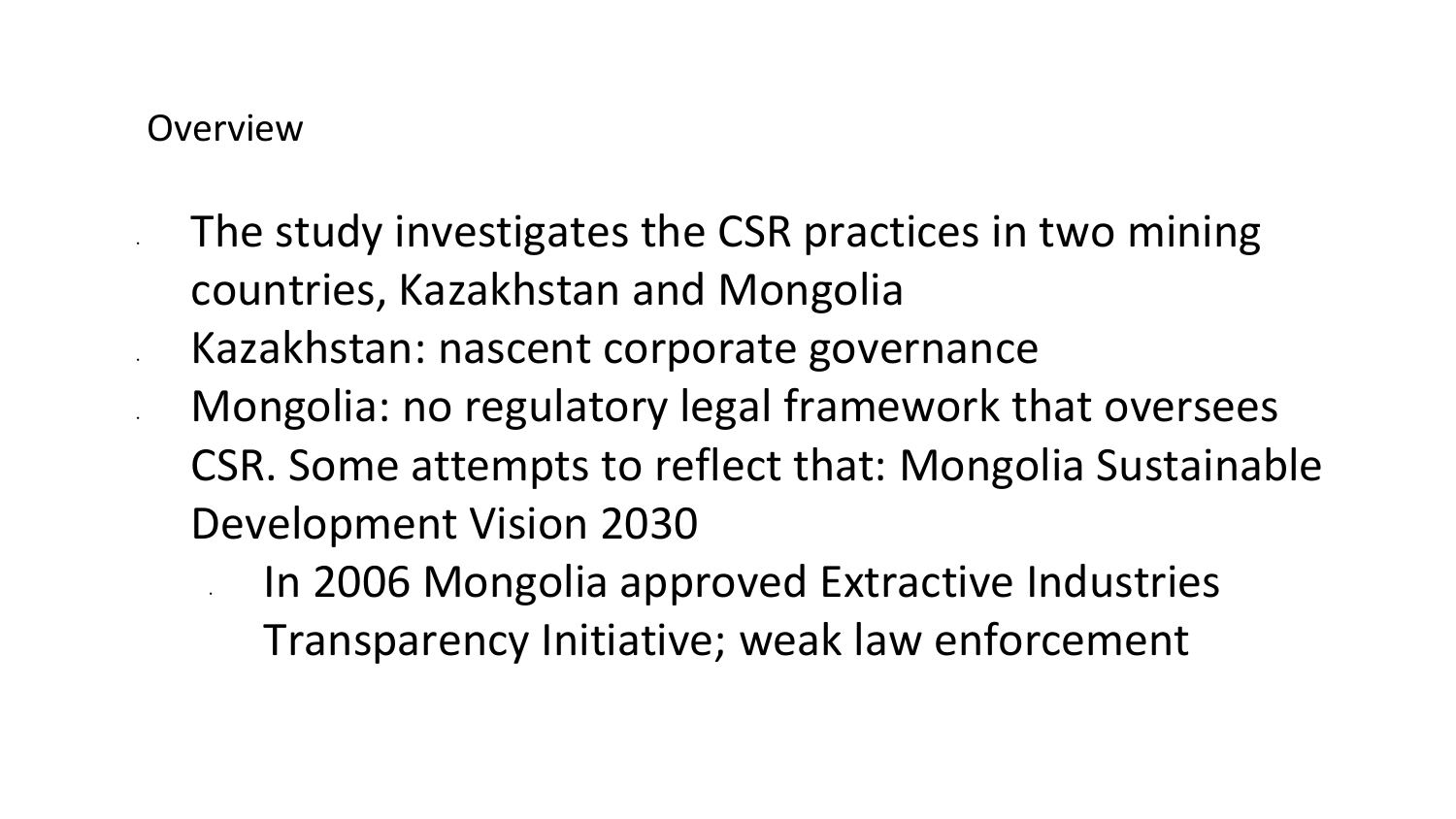Methodology and Results

• Methodology: Qualitative Impact Evaluation Analysis

- International benchmarking
- CSR performance in large Kazakh and Mongolian mining and extractive industries

• Based: CSR reports, internal reports, sustainability reports • Kazakhstan: CSR is mainly in large international companies, limited data on real implementation; short-termism of the initiatives with main focus on social issues • Mongolia: there is some progress, but still a lot that needs to be done.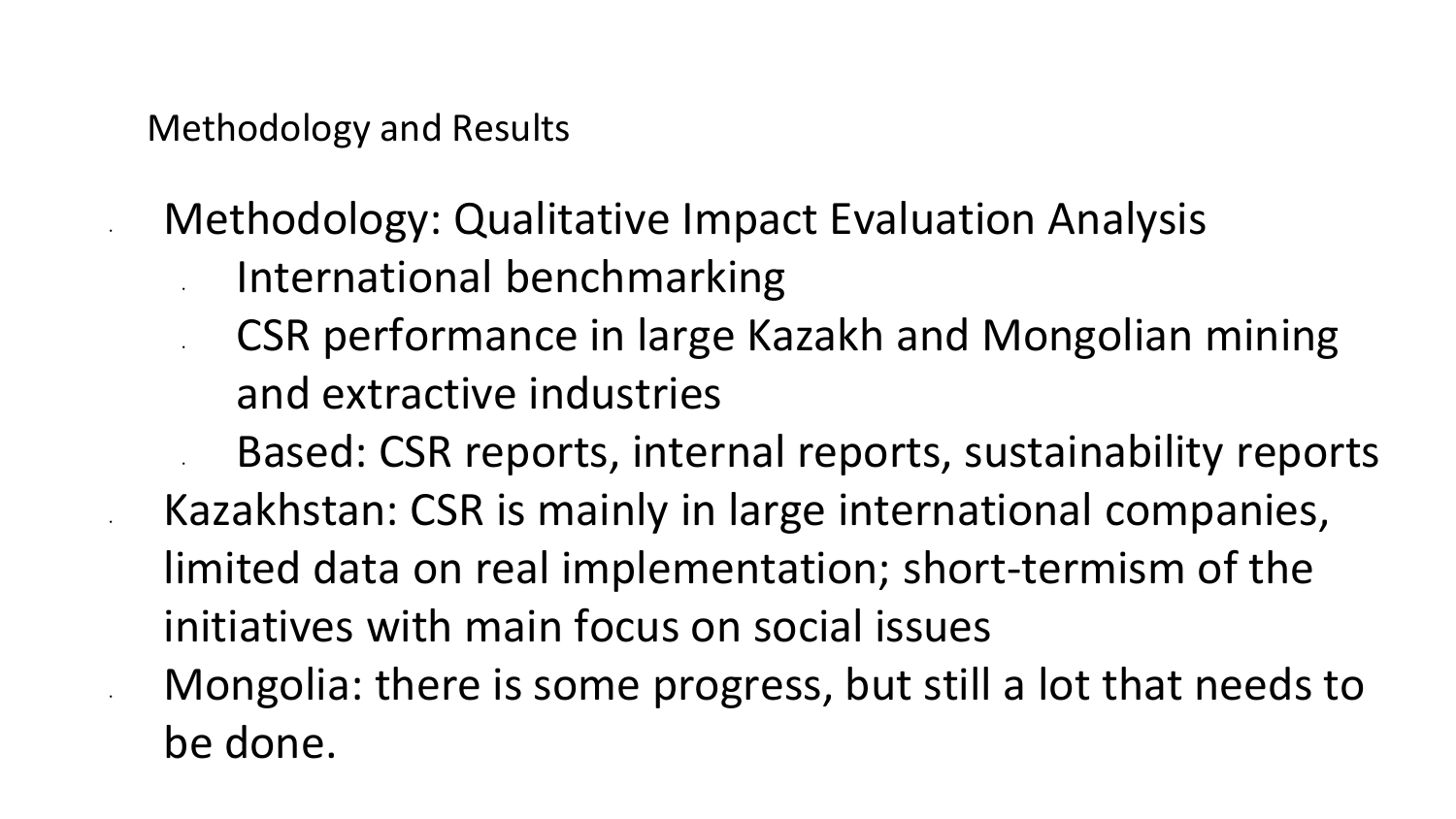#### Comments

- Figure 1 includes data up to 2011 only. More recent data could be included
- "Postcommunist economy" transition economy • Environmental standards in Kazakhstan are weak. More stringent environmental regulations? Implications of new Environmental code?
	- It is expected that foreign companies should have more engagement in CSR. What about local companies? • Coverage: other companies engaged in mining sector? • Additional data collection through interviews, questionnaires?